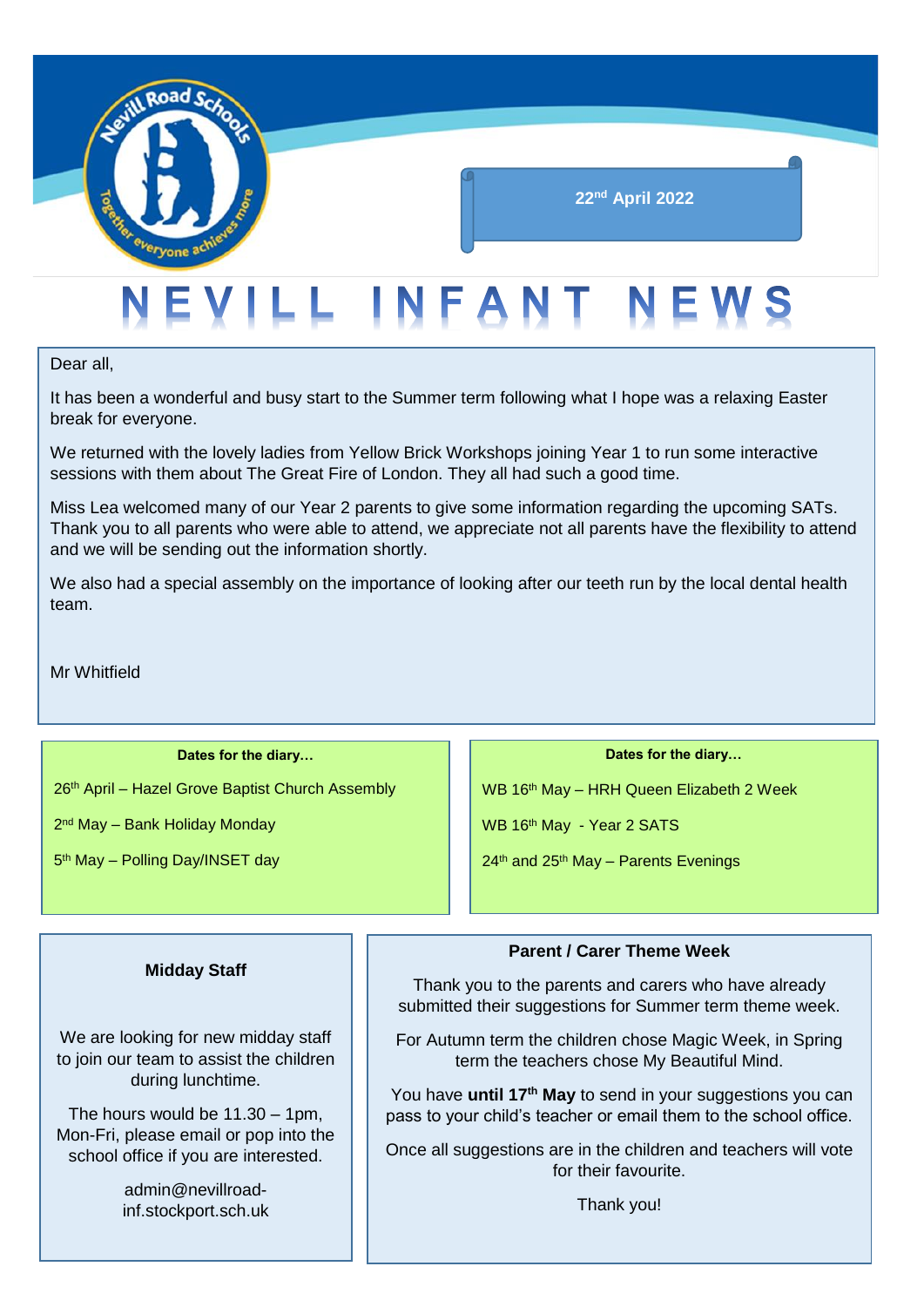

# **22nd April 2022**

### **Reading Mornings – every Friday from 8.30am**

Don't forget Parents can join their child in their classrooms on Friday mornings from 8.30am and read a book together.

Please come in and read, it is a lovely chance to have some quality time. You can't be late as the doors stay open for readers until the school day begins.

## **School Governor Vacancies**

The nomination forms for our new parent governor were sent out on the 1st April with the application deadline being 27th April at 12pm. If you would like another copy sending to you please contact the school office.

We also are looking for 2 co-opted governors – if you are interested you can email our Chair of Governors for more information cog@nevillroad-inf.stockport.sch.uk



# Special Headteacher Awards